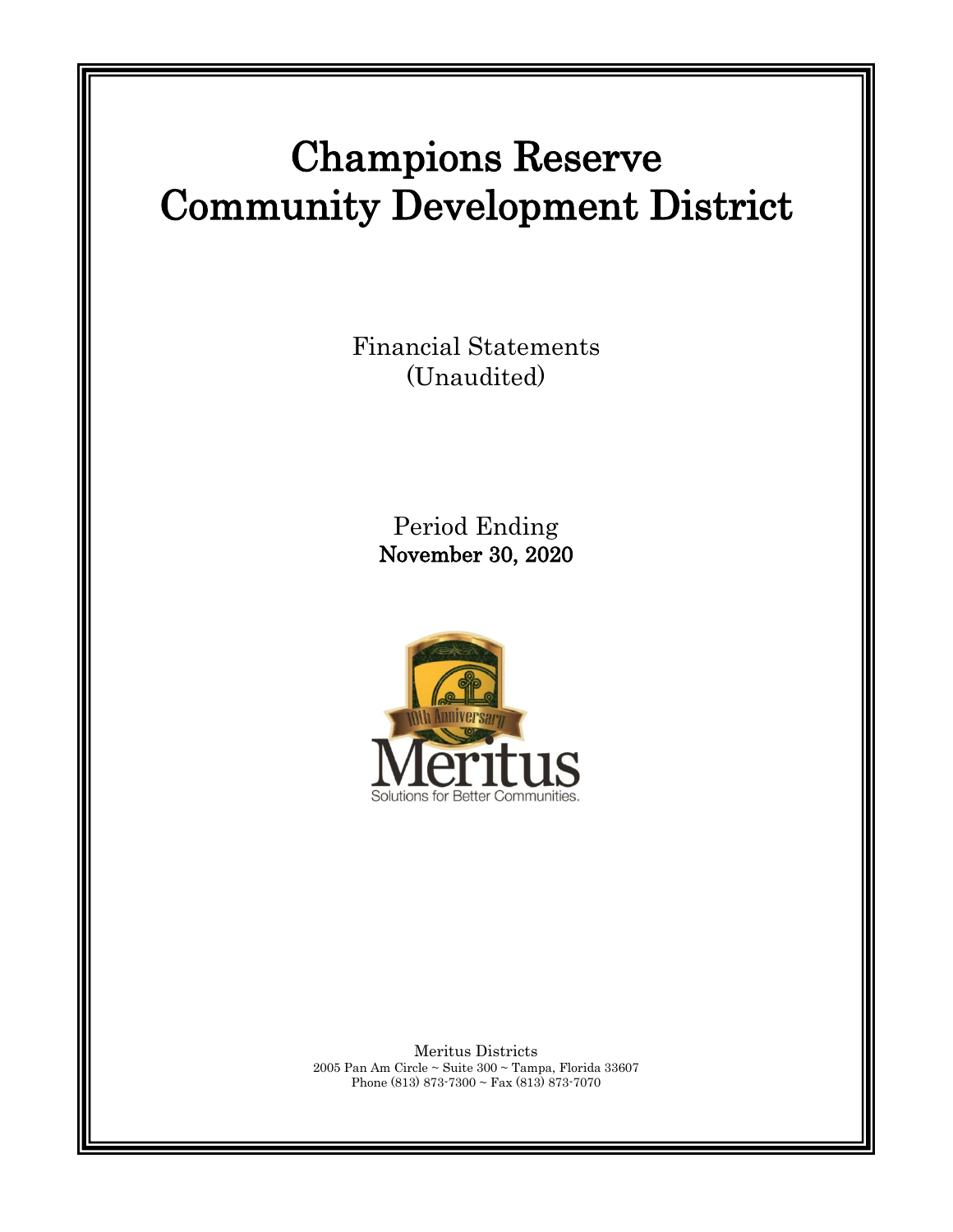## Champions Reserve CDD **Fund Report**

As of 11/30/2020 (In Whole Numbers)

|                                          | General Fund     | Debt Service Fund -<br>Series 2016 | <b>General Fixed Assets</b> | General Long-Term<br>Debt | Total            |
|------------------------------------------|------------------|------------------------------------|-----------------------------|---------------------------|------------------|
| Assets                                   |                  |                                    |                             |                           |                  |
| Cash--Operating Account                  | 3,750            | $\boldsymbol{0}$                   | $\boldsymbol{0}$            | $\boldsymbol{0}$          | 3,750            |
| Due From Developer                       | $\mathbf{0}$     | $\theta$                           | $\Omega$                    | $\Omega$                  | $\mathbf{0}$     |
| Due From General Fund                    | $\Omega$         | 0                                  | $\Omega$                    | 0                         | $\Omega$         |
| Due From Debt Service                    | $\theta$         | $\Omega$                           | $\Omega$                    | 0                         | $\Omega$         |
| Investments - Revenue 2016 (5000)        | $\Omega$         | 8,625                              | $\theta$                    | 0                         | 8,625            |
| Investments - Interest 2016 (5001)       | $\Omega$         | $\overline{0}$                     | $\Omega$                    | 0                         | $\Omega$         |
| Investments - Sinking 2016 (5002)        | $\Omega$         | $\theta$                           | $\Omega$                    | $\Omega$                  | $\Omega$         |
| Investments - Reserve 2016 (5003)        | $\Omega$         | 181,313                            | $\Omega$                    | $\theta$                  | 181,313          |
| Prepaid Items                            | $\Omega$         | $\overline{0}$                     | $\Omega$                    | $\overline{0}$            | $\overline{0}$   |
| Prepaid General Liability Insurance      | $\Omega$         | $\Omega$                           | $\Omega$                    | $\Omega$                  | $\overline{0}$   |
| Prepaid Professional Liability Insurance | $\Omega$         | $\Omega$                           | 0                           | $\Omega$                  | $\Omega$         |
| Prepaid Trustee Fees                     | 2,020            |                                    | 0                           |                           | 2,020            |
| Prepaid Property Insurance               | $\overline{0}$   |                                    | $\Omega$                    | 0                         | $\theta$         |
| Construction Work in Progress            | $\theta$         | $\Omega$                           | 2,330,568                   | $\Omega$                  | 2,330,568        |
| Amount Available-Debt Service            | $\overline{0}$   | $\Omega$                           | $\boldsymbol{0}$            | 301,750                   | 301,750          |
| Amount To Be Provided--Debt Service      | $\overline{0}$   | $\theta$                           | $\Omega$                    | 2,283,250                 | 2,283,250        |
| Other                                    | $\mathbf{0}$     | $\overline{0}$                     | $\Omega$                    | $\overline{0}$            | $\boldsymbol{0}$ |
| <b>Total Assets</b>                      | 5,770            | 189,937                            | 2,330,568                   | 2,585,000                 | 5,111,275        |
| Liabilities                              |                  |                                    |                             |                           |                  |
| <b>Accounts Payable</b>                  | 8,626            | $\boldsymbol{0}$                   | $\mathbf{0}$                | $\boldsymbol{0}$          | 8,626            |
| Accounts Payble-Other                    | $\overline{0}$   | $\Omega$                           | $\theta$                    | $\theta$                  | $\overline{0}$   |
| Due To General Fund                      | $\Omega$         | ∩                                  | $\Omega$                    | 0                         | $\Omega$         |
| Due To Debt Service Fund                 | $\Omega$         | 0                                  | $\Omega$                    | 0                         |                  |
| Accrued Expenses Payable                 | 0                |                                    | Ω                           |                           |                  |
| Deposits                                 |                  |                                    | 0                           |                           | 0                |
| Due to Developer                         |                  |                                    |                             |                           |                  |
| Other Current Liabilities                | 0                |                                    | $\Omega$                    | 0                         |                  |
| Revenue Bond--Long Term--Series 2016     | $\Omega$         | $\Omega$                           | $\Omega$                    | 2,585,000                 | 2,585,000        |
| <b>Unearned Revenues</b>                 | $\overline{0}$   | $\overline{0}$                     | $\theta$                    | $\boldsymbol{0}$          | $\mathbf{0}$     |
| <b>Total Liabilities</b>                 | 8,626            | $\theta$                           | $\theta$                    | 2,585,000                 | 2,593,626        |
| Fund Equity & Other Credits              |                  |                                    |                             |                           |                  |
| Fund Balance-All Other Reserves          | $\boldsymbol{0}$ | 300,048                            | $\mathbf{0}$                | $\boldsymbol{0}$          | 300,048          |
| Fund Balance-Unreserved                  | 5,876            | $\boldsymbol{0}$                   | $\Omega$                    | $\Omega$                  | 5,876            |
| Investmeent in General Fixed Assets      | $\overline{0}$   | $\overline{0}$                     | 2,330,568                   | $\Omega$                  | 2,330,568        |
| Other                                    | (8, 732)         | (110, 111)                         | $\theta$                    | $\overline{0}$            | (118, 843)       |
| Total Fund Equity & Other Credits        | (2,856)          | 189,937                            | 2,330,568                   | $\overline{0}$            | 2,517,649        |
| Total Liabilities & Fund Equity          | 5,770            | 189,937                            | 2,330,568                   | 2,585,000                 | 5, 111, 275      |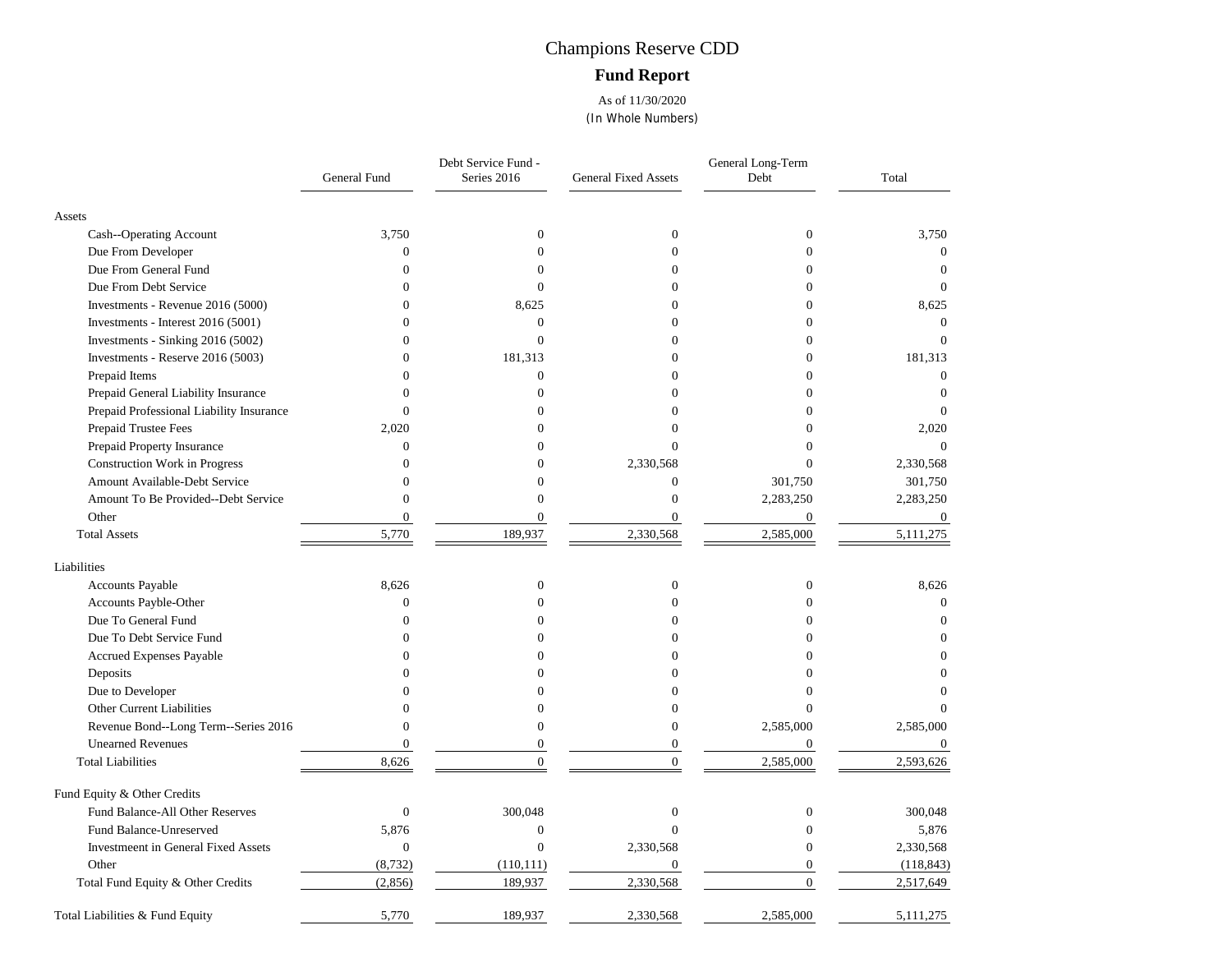#### **Statement of R&E**

#### 001 - General Fund From 10/1/2020 Through 11/30/2020 (In Whole Numbers)

|                                              | Total Budget -<br>Original | <b>Current Period</b><br>Actual | <b>Total Budget</b><br>Variance -<br>Original | Percent Total<br><b>Budget</b><br>Remaining -<br>Original |
|----------------------------------------------|----------------------------|---------------------------------|-----------------------------------------------|-----------------------------------------------------------|
| Revenues                                     |                            |                                 |                                               |                                                           |
| Special Assessments - Service Charges        |                            |                                 |                                               |                                                           |
| O&M Assessments-Tax Roll                     | 50,200                     | 1,068                           | (49, 132)                                     | (98)%                                                     |
| <b>Total Revenues</b>                        | 50,200                     | 1,068                           | (49, 132)                                     | (98)%                                                     |
| Expenditures                                 |                            |                                 |                                               |                                                           |
| Financial & Administrative                   |                            |                                 |                                               |                                                           |
| District Manager                             | 27,500                     | 4,583                           | 22,917                                        | 83 %                                                      |
| District Engineer                            | 500                        | $\mathbf{0}$                    | 500                                           | 100 %                                                     |
| Disclosure Report                            | 3,000                      | $\Omega$                        | 3,000                                         | 100 %                                                     |
| <b>Trustee Fees</b>                          | 4,500                      | 673                             | 3,827                                         | 85 %                                                      |
| <b>Auditing Services</b>                     | 5,500                      | $\mathbf{0}$                    | 5,500                                         | 100 %                                                     |
| Postage, Phone, Faxes, Copies                | 250                        | 197                             | 53                                            | 21 %                                                      |
| Public Officials Insurance                   | 1,378                      | 557                             | 821                                           | 60 %                                                      |
| <b>Legal Advertising</b>                     | 700                        | 1,364                           | (664)                                         | (95)%                                                     |
| <b>Bank Fees</b>                             | 200                        | 15                              | 185                                           | 93 %                                                      |
| Dues, Licenses, & Fees                       | 175                        | 425                             | (250)                                         | (143)%                                                    |
| Web Administration                           | 500                        | 83                              | 417                                           | 83 %                                                      |
| Legal Counsel                                |                            |                                 |                                               |                                                           |
| <b>District Counsel</b>                      | 1,600                      | $\mathbf{0}$                    | 1,600                                         | 100 %                                                     |
| Other Physical Environment                   |                            |                                 |                                               |                                                           |
| Property & Casualty Insurance                | 4,397                      | 1,902                           | 2,495                                         | 57 %                                                      |
| <b>Total Expenditures</b>                    | 50,200                     | 9,799                           | 40,401                                        | 80 %                                                      |
| Excess of Revenues Over (Under) Expenditures | $\mathbf{0}$               | (8, 732)                        | (8, 732)                                      | $0\%$                                                     |
| Fund Balance, Beginning of Period            |                            |                                 |                                               |                                                           |
|                                              | $\theta$                   | 5,876                           | 5,876                                         | $0\ \%$                                                   |
| Fund Balance, End of Period                  | $\mathbf{0}$               | (2, 856)                        | (2,856)                                       | $0\%$                                                     |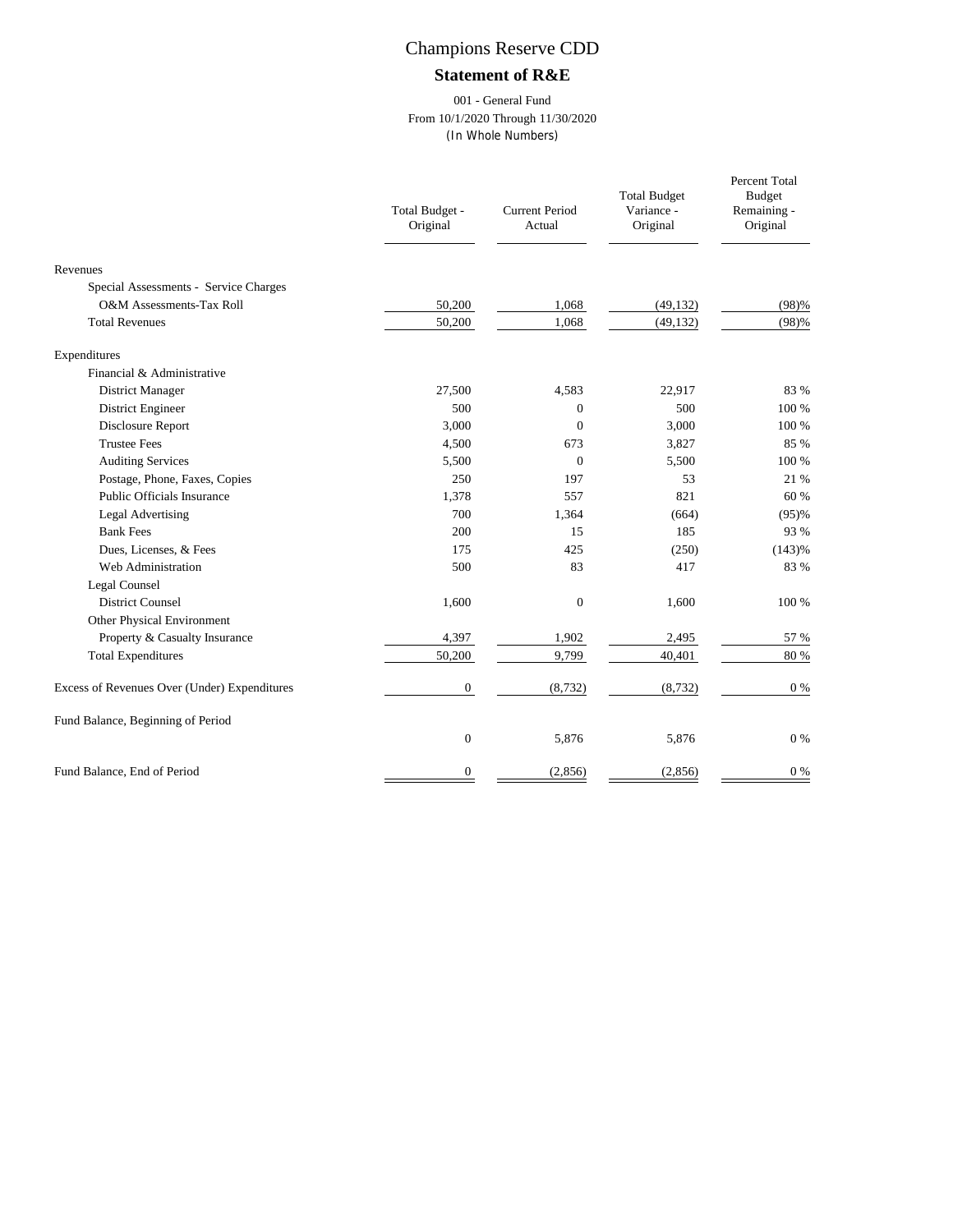#### **Statement of R&E**

200 - Debt Service Fund - Series 2016 From 10/1/2020 Through 11/30/2020 (In Whole Numbers)

|                                              | Total Budget -<br>Original | Current Period<br>Actual | <b>Total Budget</b><br>Variance -<br>Original | Percent Total<br><b>Budget</b><br>Remaining -<br>Original |
|----------------------------------------------|----------------------------|--------------------------|-----------------------------------------------|-----------------------------------------------------------|
| Revenues                                     |                            |                          |                                               |                                                           |
| Special Assessments - Capital Improvements   |                            |                          |                                               |                                                           |
| Debt Serivce Assessments-Tax Roll            | 181,125                    | 3,855                    | (177, 270)                                    | (98)%                                                     |
| <b>Interest Earnings</b>                     |                            |                          |                                               |                                                           |
| <b>Interest Earnings</b>                     | $\boldsymbol{0}$           | 3                        | 3                                             | $0\%$                                                     |
| <b>Total Revenues</b>                        | 181,125                    | 3,858                    | (177, 267)                                    | (98)%                                                     |
| Expenditures                                 |                            |                          |                                               |                                                           |
| Debt Service Payments                        |                            |                          |                                               |                                                           |
| Interest                                     | 126,125                    | 63,969                   | 62,156                                        | 49 %                                                      |
| Principal                                    | 55,000                     | 50,000                   | 5,000                                         | 9 %                                                       |
| <b>Total Expenditures</b>                    | 181,125                    | 113,969                  | 67,156                                        | 37 %                                                      |
| Excess of Revenues Over (Under) Expenditures | $\mathbf{0}$               | (110, 111)               | (110, 111)                                    | $0\%$                                                     |
| Fund Balance, Beginning of Period            |                            |                          |                                               |                                                           |
|                                              | $\mathbf{0}$               | 300,048                  | 300,048                                       | $0\%$                                                     |
| Fund Balance, End of Period                  | $\mathbf{0}$               | 189,937                  | 189,937                                       | $0\%$                                                     |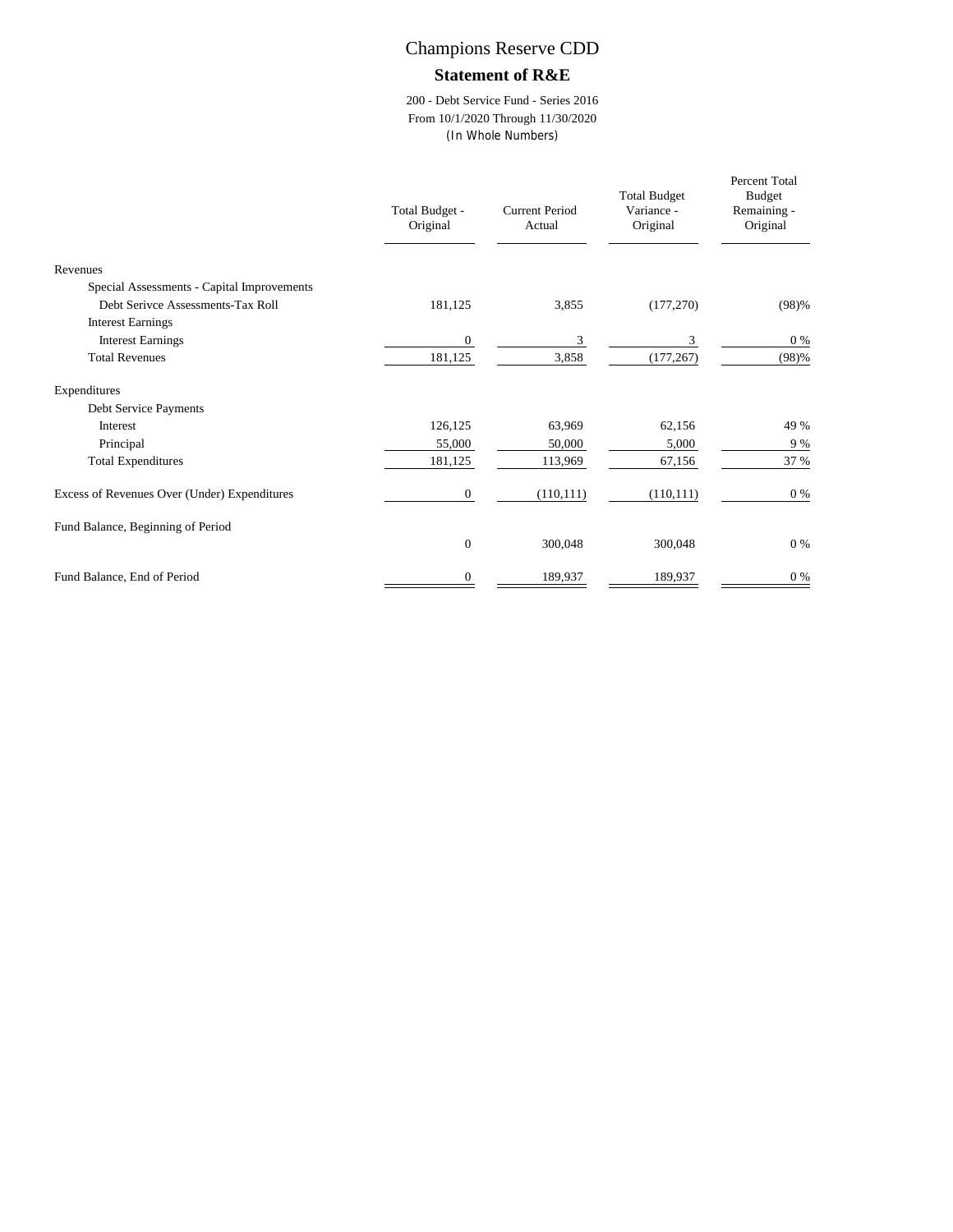#### **Statement of R&E**

900 - General Fixed Assets From 10/1/2020 Through 11/30/2020 (In Whole Numbers)

|                                   | Total Budget -<br>Original | <b>Current Period</b><br>Actual | <b>Total Budget</b><br>Variance -<br>Original | Percent Total<br>Budget<br>Remaining -<br>Original |
|-----------------------------------|----------------------------|---------------------------------|-----------------------------------------------|----------------------------------------------------|
| Fund Balance, Beginning of Period | $\overline{0}$             | 2,330,568                       | 2,330,568                                     | 0%                                                 |
| Fund Balance, End of Period       | $\Omega$                   | 2,330,568                       | 2,330,568                                     | 0%                                                 |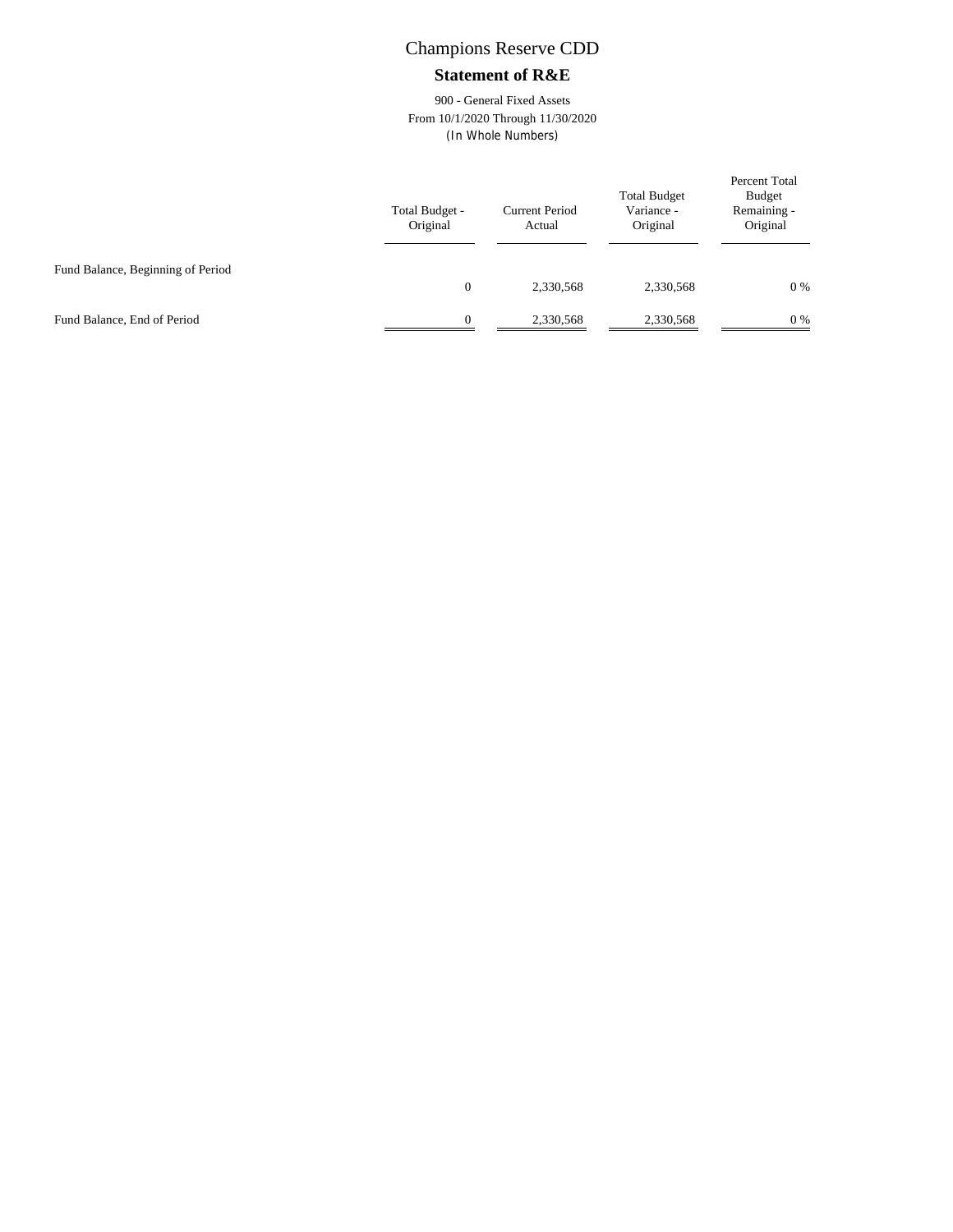#### **Statement of R&E**

950 - General Long-Term Debt From 10/1/2020 Through 11/30/2020 (In Whole Numbers)

|                                   | Total Budget -<br>Original | <b>Current Period</b><br>Actual | <b>Total Budget</b><br>Variance -<br>Original | Percent Total<br>Budget<br>Remaining -<br>Original |
|-----------------------------------|----------------------------|---------------------------------|-----------------------------------------------|----------------------------------------------------|
| Fund Balance, Beginning of Period | $\mathbf{0}$               | 2,585,000                       | 2,585,000                                     | 0%                                                 |
| Fund Balance, End of Period       | $\Omega$                   | 2,585,000                       | 2,635,000                                     | 0%                                                 |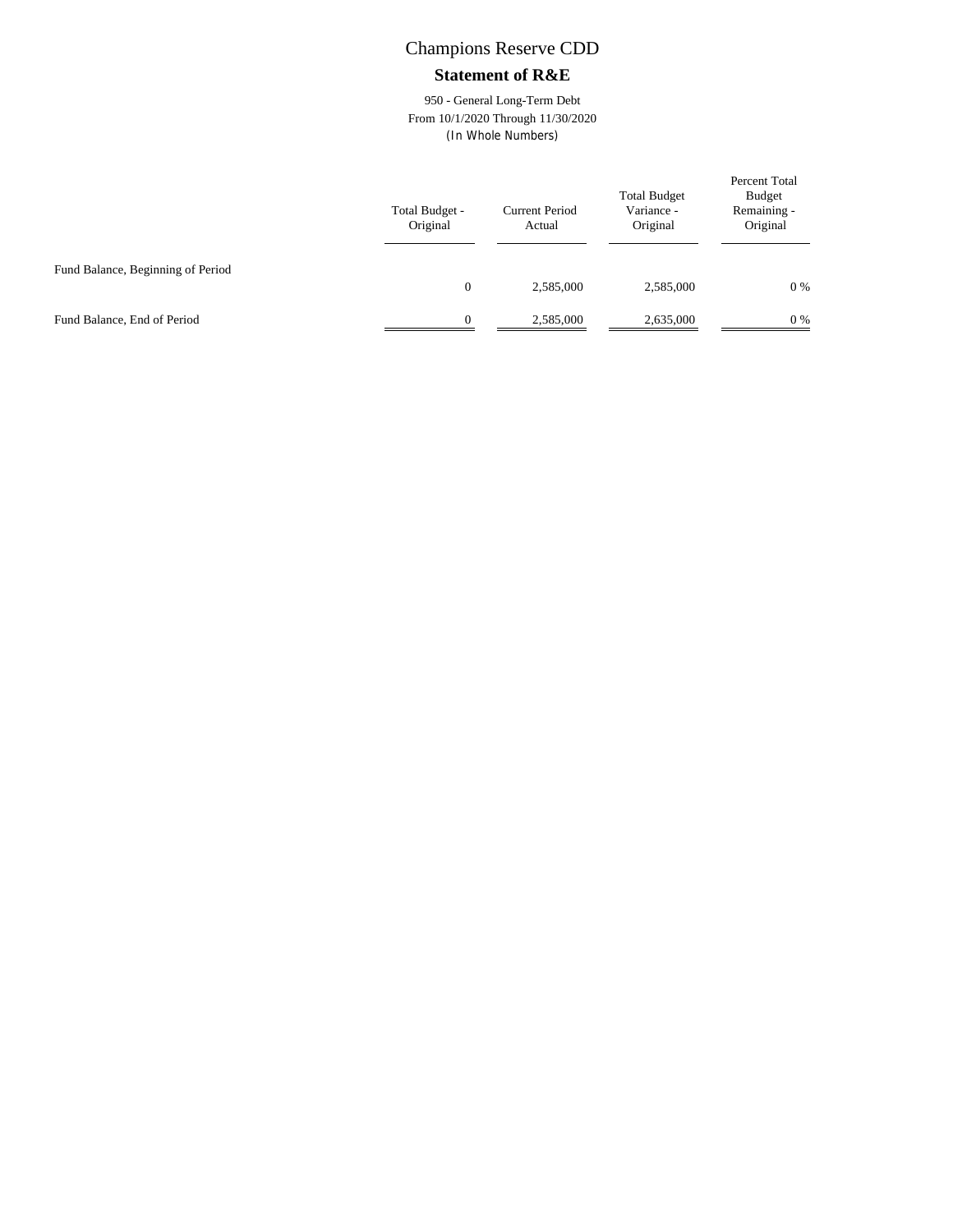#### **Summary**

**Cash Account: 10101 Cash--Operating Account Reconciliation ID: 11/30/20 Reconciliation Date: 11/30/2020 Status: Locked**

| <b>Bank Balance</b>              | 5,487.77 |
|----------------------------------|----------|
| Less Outstanding Checks/Vouchers | 3,855.04 |
| Plus Deposits in Transit         | 2,116.80 |
| Plus or Minus Other Cash Items   | 0.00     |
| Plus or Minus Suspense Items     | 0.00     |
| Reconciled Bank Balance          | 3,749.53 |
| <b>Balance Per Books</b>         | 3,749.53 |
| Unreconciled Difference          | 0.00     |

**Click the Next Page toolbar button to view details.**

÷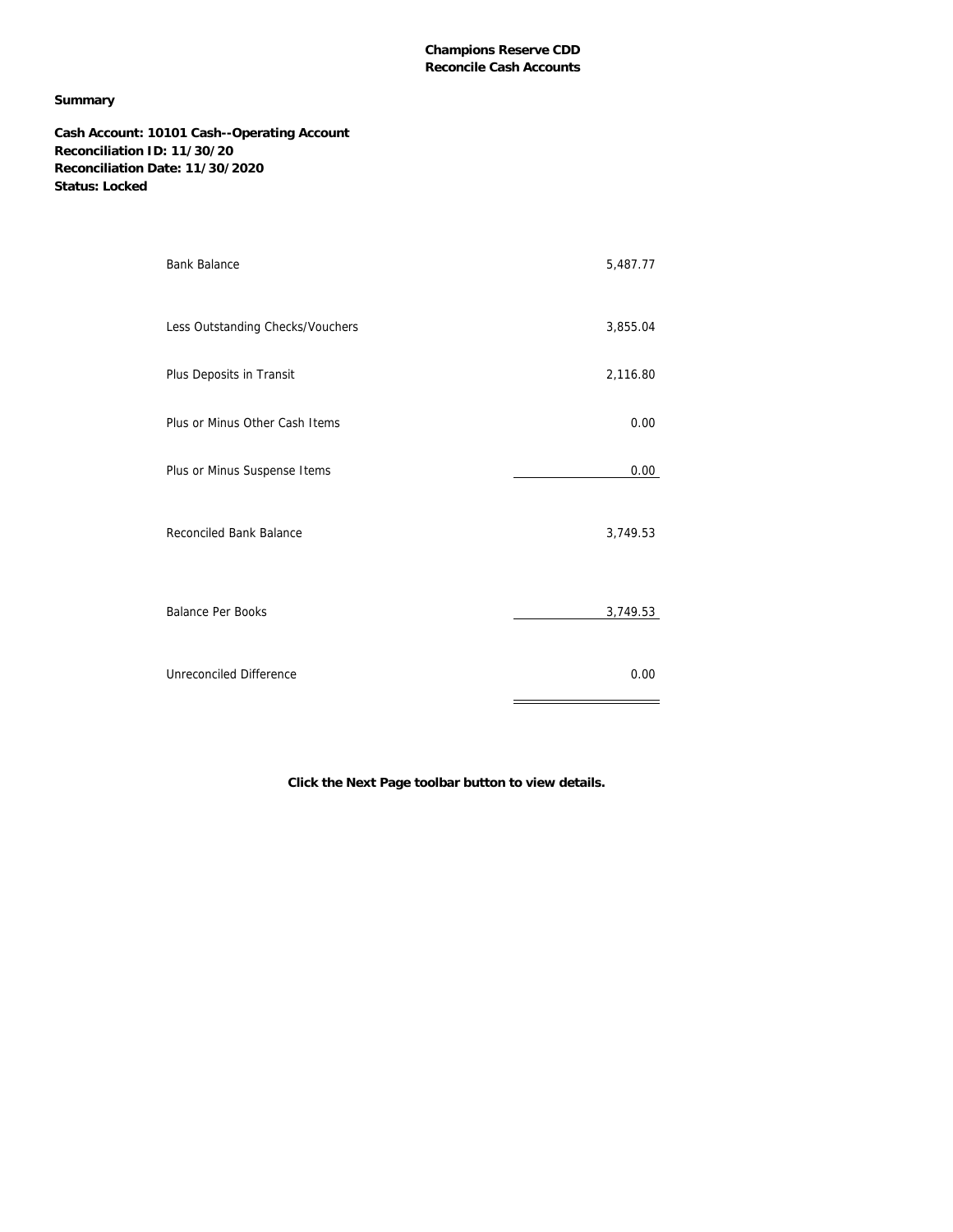#### **Detail**

**Cash Account: 10101 Cash--Operating Account Reconciliation ID: 11/30/20 Reconciliation Date: 11/30/2020 Status: Locked**

#### **Outstanding Checks/Vouchers**

| Document Number             | Document Date | Document Description         | Document Amount | Payee                 |
|-----------------------------|---------------|------------------------------|-----------------|-----------------------|
| 0198                        | 11/23/2020    | Series 2016 FY21 Tax Dist ID | 2.197.29        | Champions Reserve CDD |
| 0201                        | 11/30/2020    | Series 2016 FY21 Tax Dist ID | 1.657.75        | Champions Reserve CDD |
| Outstanding Checks/Vouchers |               |                              | 3.855.04        |                       |
|                             |               |                              |                 |                       |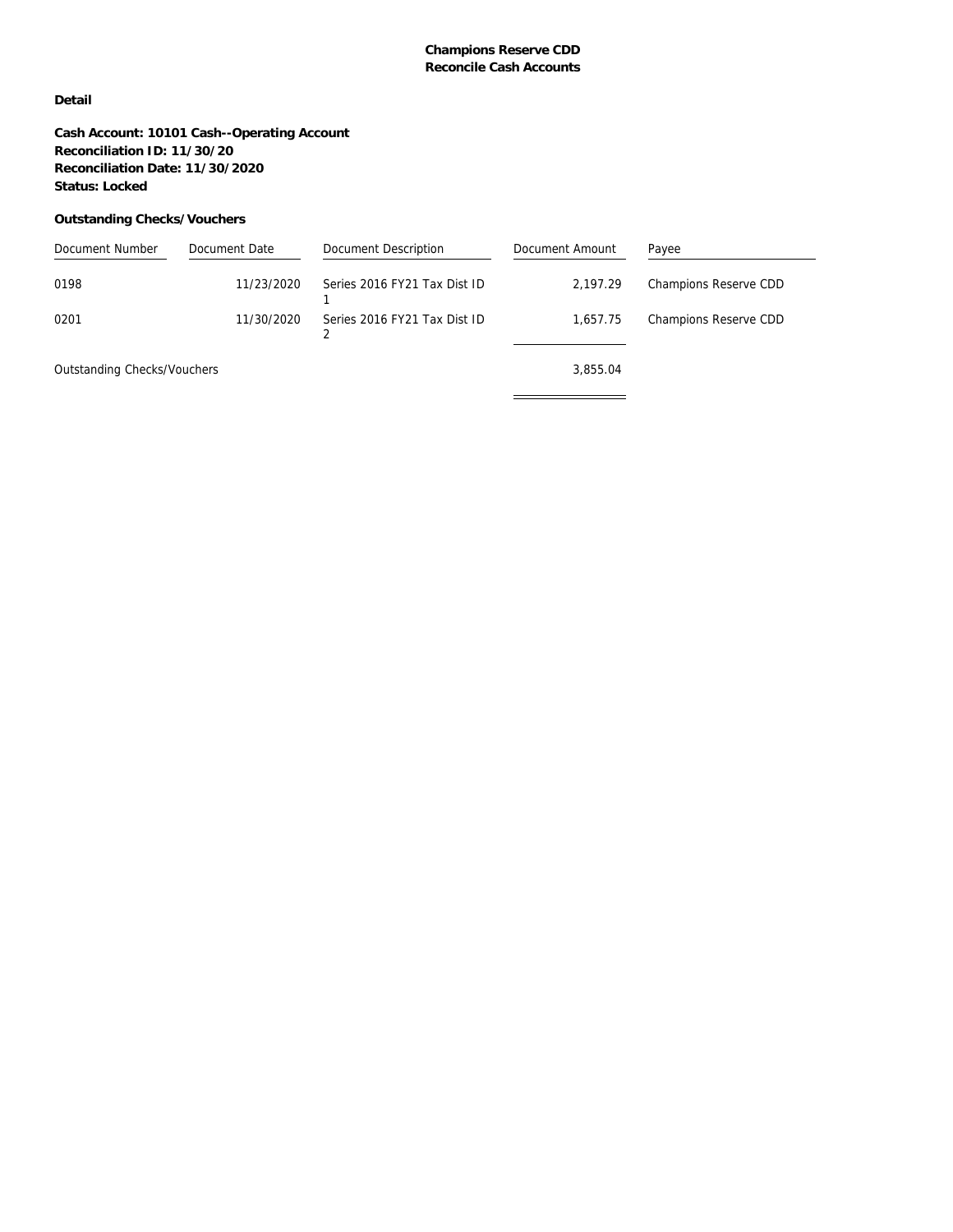#### **Detail**

**Cash Account: 10101 Cash--Operating Account Reconciliation ID: 11/30/20 Reconciliation Date: 11/30/2020 Status: Locked**

#### **Outstanding Deposits**

| Document Number             | Document Date | Document Description        | Document Amount | Deposit Number |
|-----------------------------|---------------|-----------------------------|-----------------|----------------|
| CR152                       | 11/30/2020    | Tax Distribution - 11.30.20 | 2,116.80        |                |
| <b>Outstanding Deposits</b> |               |                             | 2.116.80        |                |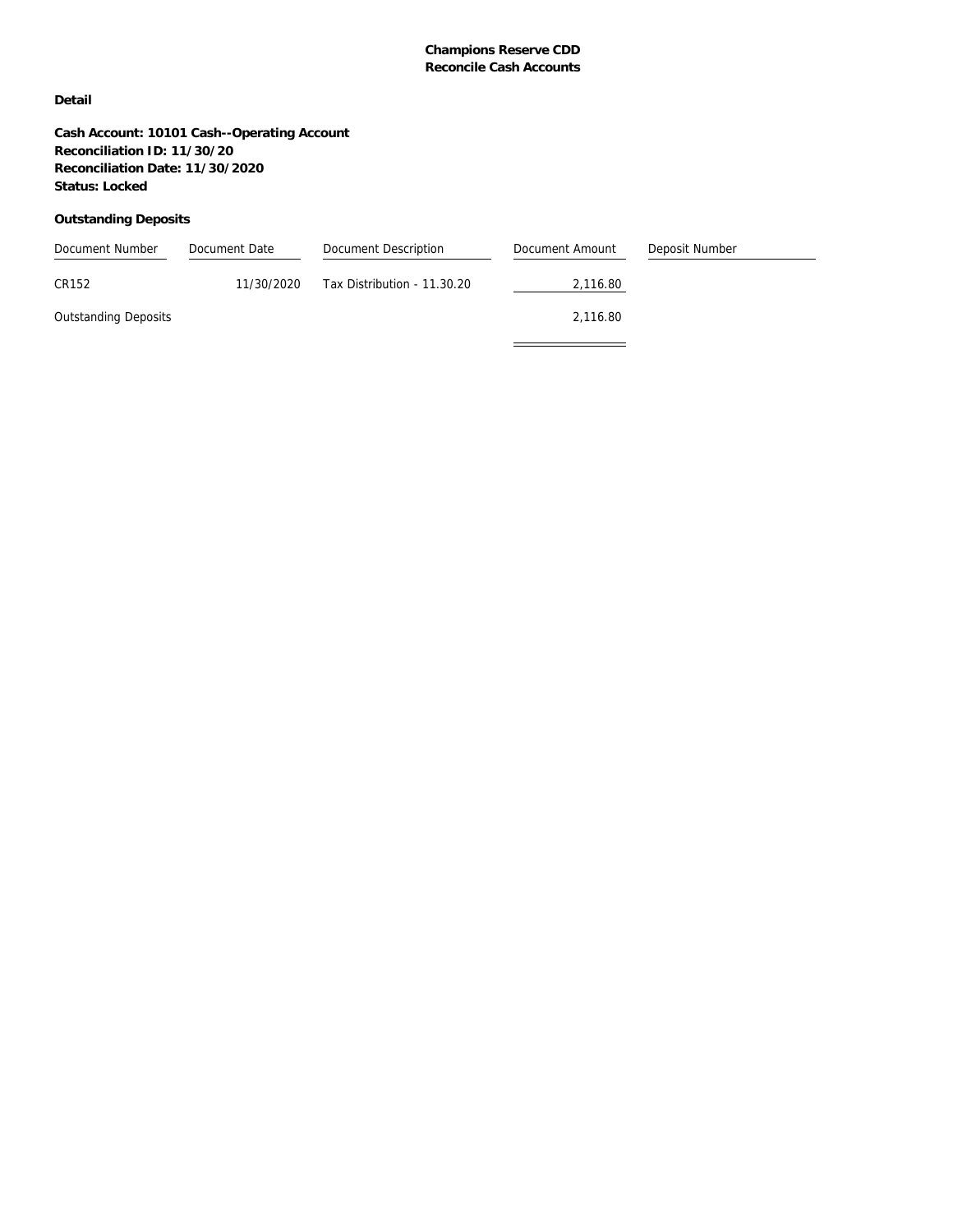#### **Detail**

**Cash Account: 10101 Cash--Operating Account Reconciliation ID: 11/30/20 Reconciliation Date: 11/30/2020 Status: Locked**

#### **Cleared Checks/Vouchers**

| Document Number                | Document Date | Document Description                        | Document Amount | Payee                        |
|--------------------------------|---------------|---------------------------------------------|-----------------|------------------------------|
| 0195                           | 10/22/2020    | <b>System Generated</b><br>Check/Voucher    | 196.95          | Optimal Outsource            |
| 0196                           | 11/5/2020     | <b>System Generated</b><br>Check/Voucher    | 1.638.90        | Egis Insurance Advisors, LLC |
| 0197                           | 11/12/2020    | Series 2016 FY20 Tax Dist ID<br>Excess Fees | 245.51          | Champions Reserve CDD        |
| CD036                          | 11/30/2020    | Bank Fee                                    | 15.00           |                              |
| <b>Cleared Checks/Vouchers</b> |               |                                             | 2,096.36        |                              |
|                                |               |                                             |                 |                              |